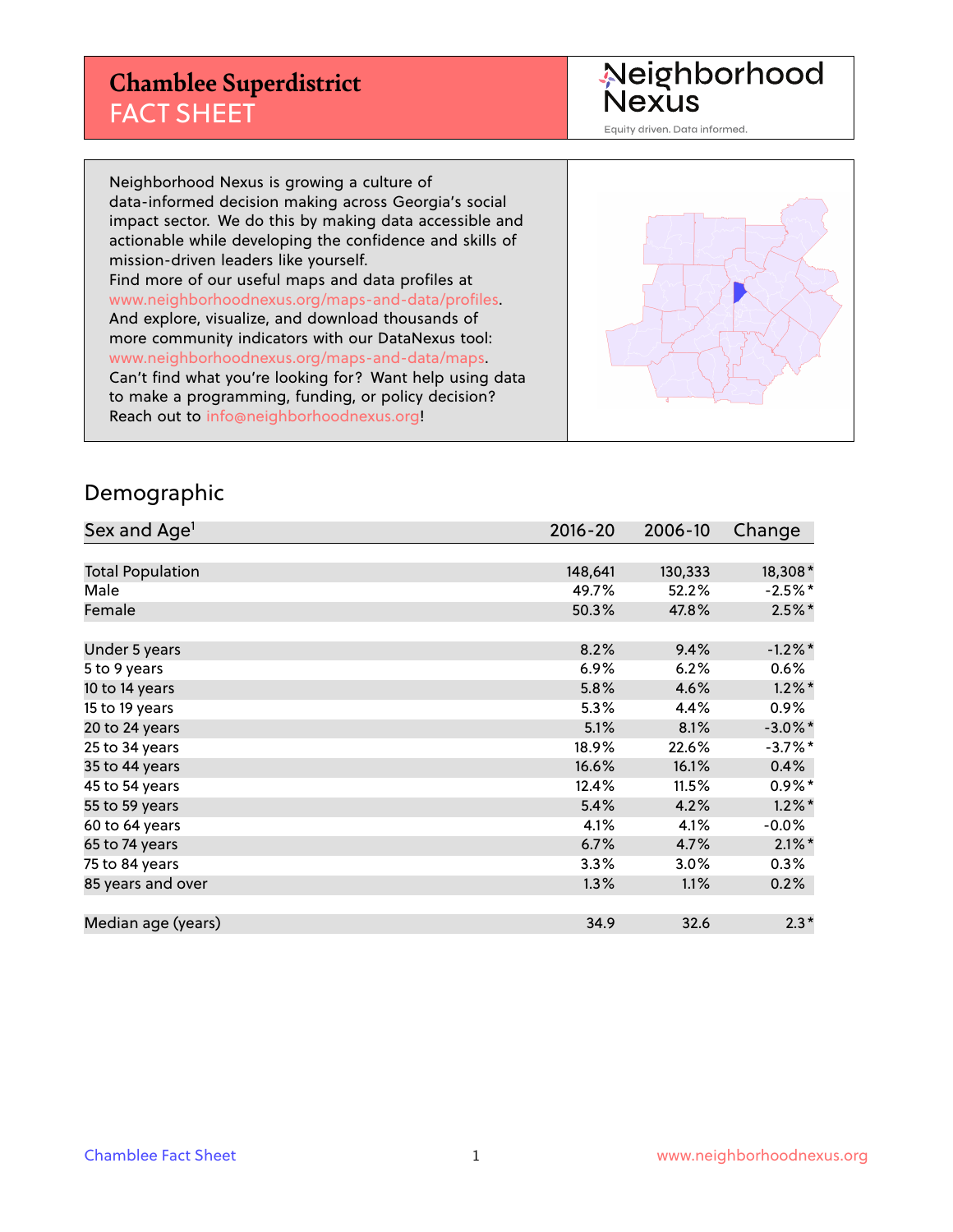# Demographic, continued...

| Race <sup>2</sup>                                            | $2016 - 20$ | 2006-10 | Change      |
|--------------------------------------------------------------|-------------|---------|-------------|
| <b>Total population</b>                                      | 148,641     | 130,333 | 18,308*     |
| One race                                                     | 93.6%       | 98.7%   | $-5.1\%$ *  |
| White                                                        | 62.3%       | 64.9%   | $-2.6\%$ *  |
| <b>Black or African American</b>                             | 12.9%       | 10.8%   | $2.1\%$ *   |
| American Indian and Alaska Native                            | 3.1%        | 0.3%    | $2.8\%$ *   |
| Asian                                                        | 11.7%       | 9.5%    | $2.1\%$ *   |
| Native Hawaiian and Other Pacific Islander                   | 0.0%        | 0.1%    | $-0.1%$     |
| Some other race                                              | 3.7%        | 13.1%   | $-9.4\%$ *  |
| Two or more races                                            | 6.4%        | 1.3%    | $5.1\%$ *   |
| Race alone or in combination with other race(s) <sup>3</sup> | $2016 - 20$ | 2006-10 | Change      |
| Total population                                             | 148,641     | 130,333 | 18,308*     |
| White                                                        | 65.4%       | 65.9%   | $-0.6%$     |
| <b>Black or African American</b>                             | 14.0%       | 11.3%   | $2.7\%$ *   |
| American Indian and Alaska Native                            | 6.5%        | 0.6%    | 5.9%*       |
| Asian                                                        | 13.4%       | 10.2%   | $3.2\%$ *   |
| Native Hawaiian and Other Pacific Islander                   | 0.1%        | 0.1%    | $-0.0%$     |
| Some other race                                              | 7.5%        | 13.3%   | $-5.8\%$ *  |
| Hispanic or Latino and Race <sup>4</sup>                     | $2016 - 20$ | 2006-10 | Change      |
| <b>Total population</b>                                      | 148,641     | 130,333 | 18,308*     |
| Hispanic or Latino (of any race)                             | 23.1%       | 27.5%   | $-4.4\%$ *  |
| Not Hispanic or Latino                                       | 76.9%       | 72.5%   | 4.4%*       |
| White alone                                                  | 49.8%       | 50.9%   | $-1.2%$     |
| <b>Black or African American alone</b>                       | 12.6%       | 10.4%   | $2.2\%$ *   |
| American Indian and Alaska Native alone                      | 0.3%        | 0.1%    | 0.2%        |
| Asian alone                                                  | 11.6%       | 9.5%    | $2.2\%$ *   |
| Native Hawaiian and Other Pacific Islander alone             | 0.0%        | 0.1%    | $-0.1%$     |
| Some other race alone                                        | 0.2%        | 0.3%    | $-0.1%$     |
| Two or more races                                            | 2.3%        | 1.3%    | $1.0\%$ *   |
| U.S. Citizenship Status <sup>5</sup>                         | $2016 - 20$ | 2006-10 | Change      |
|                                                              |             |         |             |
| Foreign-born population                                      | 37,837      | 41,936  | $-4,099*$   |
| Naturalized U.S. citizen                                     | 31.0%       | 17.1%   | 13.9%*      |
| Not a U.S. citizen                                           | 69.0%       | 82.9%   | $-13.9\%$ * |
| Citizen, Voting Age Population <sup>6</sup>                  | $2016 - 20$ | 2006-10 | Change      |
| Citizen, 18 and over population                              | 88,785      | 70,339  | 18,446*     |
| Male                                                         | 47.2%       | 48.6%   | $-1.4%$     |
| Female                                                       | 52.8%       | 51.4%   | 1.4%        |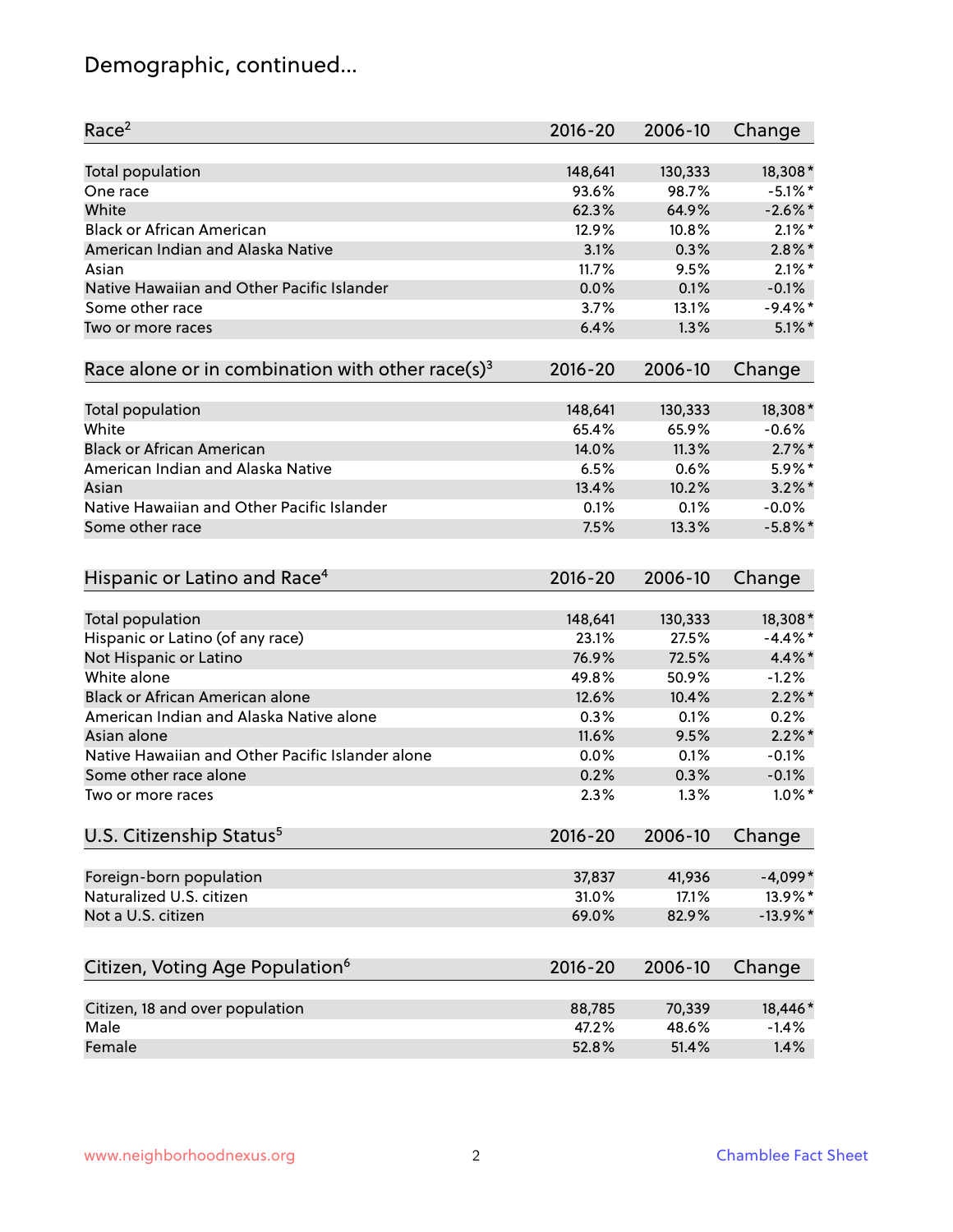#### Economic

| Income <sup>7</sup>                                 | 2016-20 | 2006-10 | Change     |
|-----------------------------------------------------|---------|---------|------------|
|                                                     |         |         |            |
| All households                                      | 59,928  | 51,604  | 8,324*     |
| Less than \$10,000                                  | 4.6%    | 6.2%    | $-1.6\%$ * |
| \$10,000 to \$14,999                                | 1.6%    | 3.7%    | $-2.2\%$ * |
| \$15,000 to \$24,999                                | 7.0%    | 9.6%    | $-2.6\%$ * |
| \$25,000 to \$34,999                                | 5.8%    | 8.0%    | $-2.2%$ *  |
| \$35,000 to \$49,999                                | 10.0%   | 14.2%   | $-4.2%$ *  |
| \$50,000 to \$74,999                                | 15.3%   | 16.9%   | $-1.6%$    |
| \$75,000 to \$99,999                                | 12.0%   | 11.6%   | 0.4%       |
| \$100,000 to \$149,999                              | 16.9%   | 12.7%   | $4.2\%$ *  |
| \$150,000 to \$199,999                              | 9.1%    | 7.2%    | $1.9\%$ *  |
| \$200,000 or more                                   | 17.8%   | 9.8%    | $8.0\%$ *  |
| Median household income (dollars)                   | 86,993  | 61,275  | 25,718*    |
| Mean household income (dollars)                     | 124,176 | 90,651  | 33,525*    |
| With earnings                                       | 85.5%   | 85.7%   | $-0.2%$    |
| Mean earnings (dollars)                             | 128,613 | 92,213  | 36,400*    |
| <b>With Social Security</b>                         | 18.5%   | 15.7%   | $2.7\%$ *  |
| Mean Social Security income (dollars)               | 21,138  | 17,367  | $3,771*$   |
| With retirement income                              | 13.2%   | 10.1%   | $3.1\%$ *  |
| Mean retirement income (dollars)                    | 29,748  | 26,694  | 3,054      |
| With Supplemental Security Income                   | 2.0%    | 1.2%    | 0.8%       |
| Mean Supplemental Security Income (dollars)         | 4,667   | 7,355   | $-2,688$   |
| With cash public assistance income                  | 0.8%    | 0.9%    | $-0.1%$    |
| Mean cash public assistance income (dollars)        | 386     | 3,627   | $-3,241$   |
| With Food Stamp/SNAP benefits in the past 12 months | 6.0%    | 3.2%    | $2.8\%$ *  |
|                                                     |         |         |            |
| Families                                            | 33,250  | 28,190  | 5,060*     |
| Less than \$10,000                                  | 2.8%    | 3.9%    | $-1.1%$    |
| \$10,000 to \$14,999                                | 1.1%    | 3.3%    | $-2.3%$    |
| \$15,000 to \$24,999                                | 6.6%    | 8.4%    | $-1.8%$    |
| \$25,000 to \$34,999                                | 4.8%    | 7.0%    | $-2.2%$    |
| \$35,000 to \$49,999                                | 7.5%    | 11.2%   | $-3.6\%$ * |
| \$50,000 to \$74,999                                | 10.7%   | 14.3%   | $-3.6\%$ * |
| \$75,000 to \$99,999                                | 10.3%   | 10.5%   | $-0.2%$    |
| \$100,000 to \$149,999                              | 17.5%   | 15.9%   | 1.6%       |
| \$150,000 to \$199,999                              | 11.7%   | 10.4%   | 1.3%       |
| \$200,000 or more                                   | 26.8%   | 15.0%   | $11.8\%$ * |
| Median family income (dollars)                      | 115,016 | 79,290  | 35,726*    |
| Mean family income (dollars)                        | 156,288 | 113,397 | 42,891*    |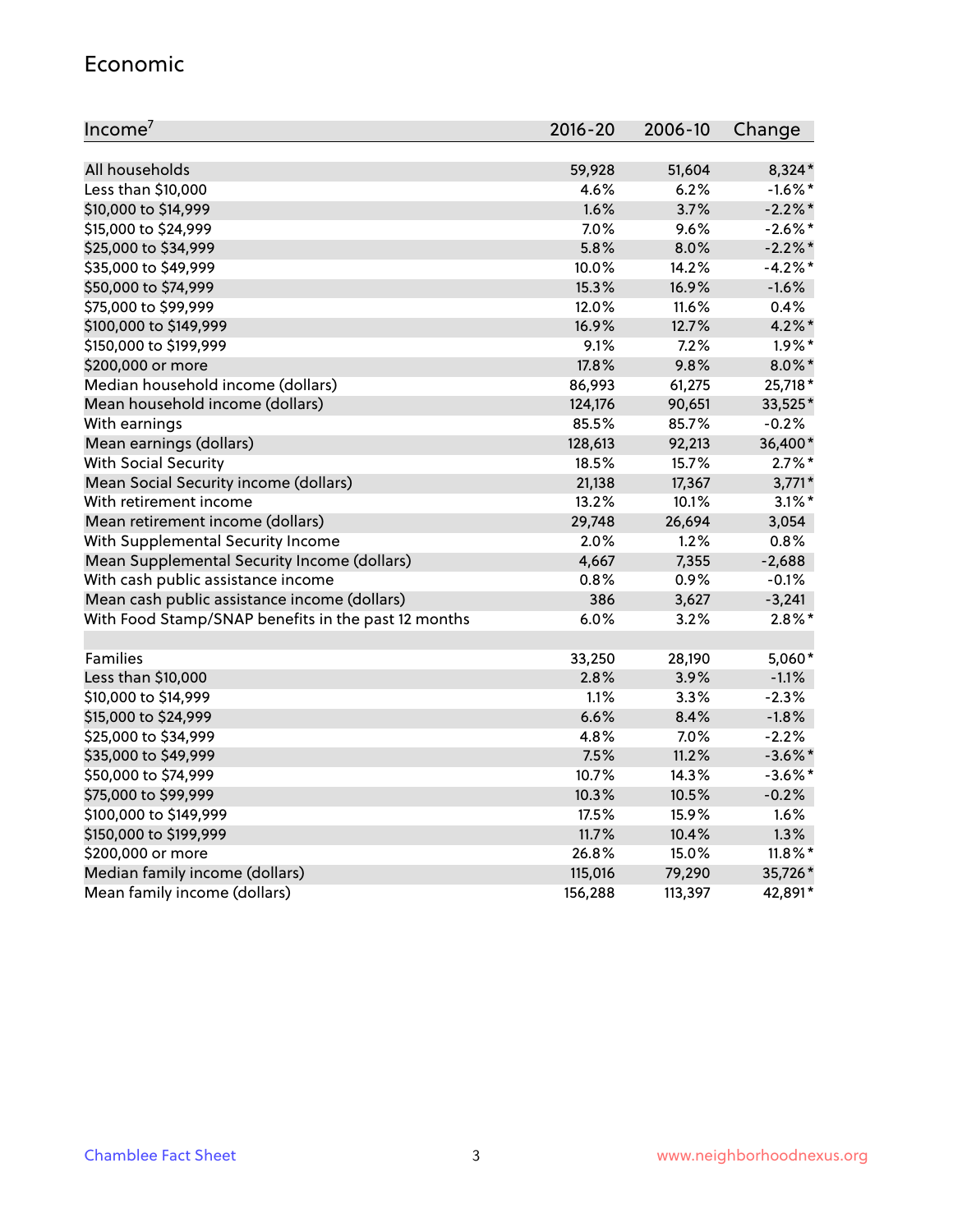### Economic, continued...

| Income, continued <sup>8</sup>                                        | $2016 - 20$ | 2006-10 | Change     |
|-----------------------------------------------------------------------|-------------|---------|------------|
|                                                                       |             |         |            |
| Nonfamily households                                                  | 26,678      | 23,414  | $3,264*$   |
| Median nonfamily income (dollars)                                     | 64,326      | 44,967  | 19,359*    |
| Mean nonfamily income (dollars)                                       | 81,406      | 61,599  | 19,807*    |
| Median earnings for workers (dollars)                                 | 51,482      | 34,145  | 17,337*    |
| Median earnings for male full-time, year-round workers                | 69,641      | 47,303  | 22,337*    |
| (dollars)                                                             |             |         |            |
| Median earnings for female full-time, year-round workers<br>(dollars) | 65,246      | 44,833  | 20,413*    |
| Per capita income (dollars)                                           | 51,354      | 37,081  | 14,273*    |
|                                                                       |             |         |            |
| Families and People Below Poverty Level <sup>9</sup>                  | 2016-20     | 2006-10 | Change     |
| <b>All families</b>                                                   |             |         |            |
|                                                                       | 8.9%        | 11.1%   | $-2.2%$    |
| With related children under 18 years                                  | 14.4%       | 18.5%   | $-4.1%$    |
| With related children under 5 years only                              | 8.6%        | 15.5%   | $-6.8%$    |
| Married couple families                                               | 5.2%        | 7.0%    | $-1.8%$    |
| With related children under 18 years                                  | 9.2%        | 12.9%   | $-3.7%$    |
| With related children under 5 years only                              | 6.8%        | 8.9%    | $-2.1%$    |
| Families with female householder, no husband present                  | 26.2%       | 27.5%   | $-1.3%$    |
| With related children under 18 years                                  | 32.2%       | 33.6%   | $-1.3%$    |
| With related children under 5 years only                              | 27.1%       | 37.6%   | $-10.5%$   |
| All people                                                            | 12.4%       | 15.8%   | $-3.4\%$ * |
| Under 18 years                                                        | 21.0%       | 25.6%   | $-4.6%$    |
| Related children under 18 years                                       | 20.9%       | 25.2%   | $-4.3%$    |
| Related children under 5 years                                        | 18.4%       | 28.1%   | $-9.6%$    |
| Related children 5 to 17 years                                        | 22.1%       | 23.2%   | $-1.1%$    |
| 18 years and over                                                     | 9.6%        | 12.9%   | $-3.3\%$ * |
| 18 to 64 years                                                        | 9.9%        | 13.4%   | $-3.5%$ *  |
| 65 years and over                                                     | 7.8%        | 8.9%    | $-1.1%$    |
| People in families                                                    | 12.0%       | 14.6%   | $-2.6%$    |
| Unrelated individuals 15 years and over                               | 13.5%       | 18.9%   | $-5.4\%$ * |
|                                                                       |             |         |            |
| Non-Hispanic white people                                             | 3.7%        | 5.2%    | $-1.5%$ *  |
| Black or African-American people                                      | 17.5%       | 10.2%   | $7.3\%$ *  |
| Asian people                                                          | 14.3%       | 20.5%   | $-6.2%$    |
| Hispanic or Latino people                                             | 27.9%       | 35.7%   | $-7.8\%$ * |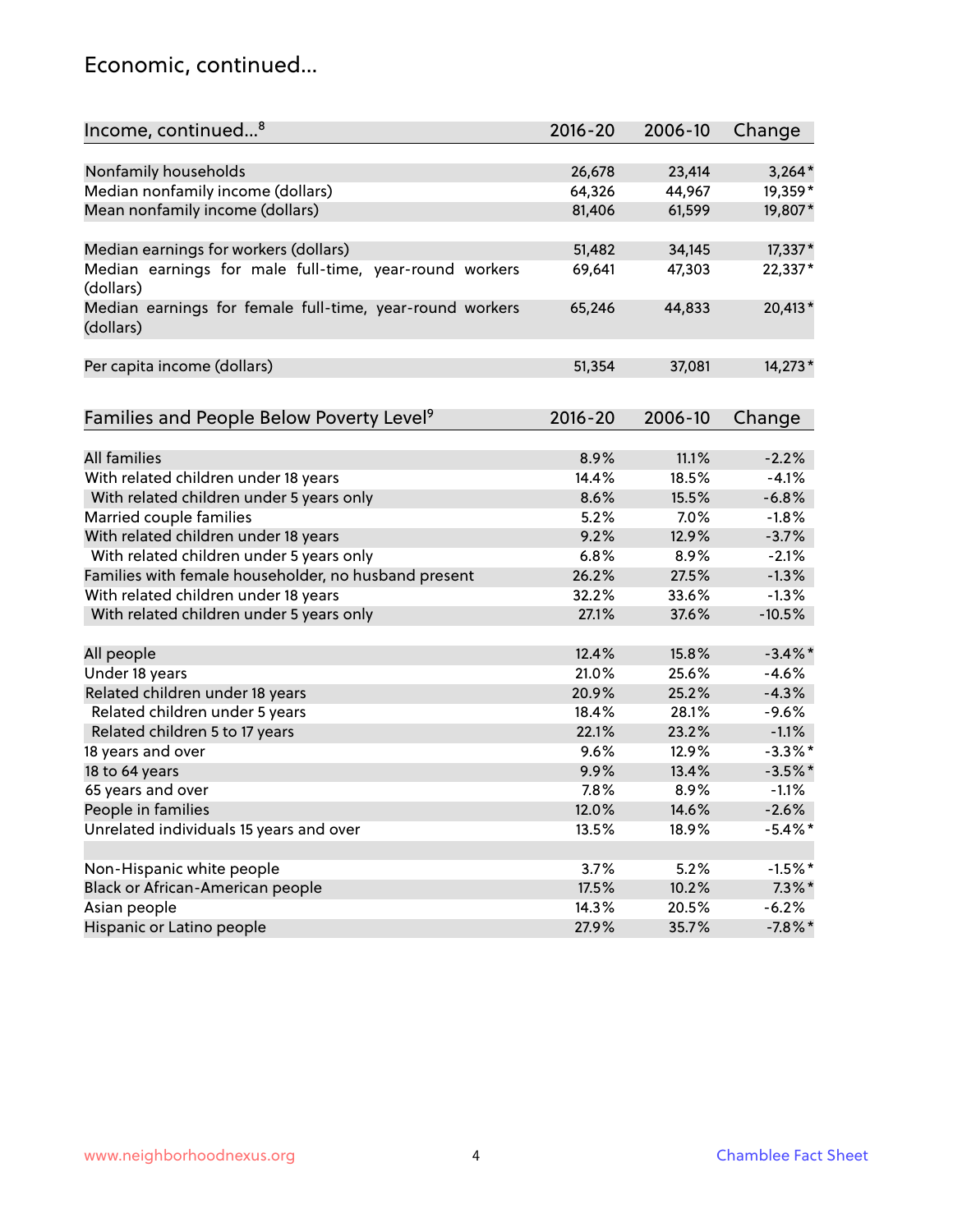# Employment

| Employment Status <sup>10</sup>                                                               | $2016 - 20$ | 2006-10 | Change     |
|-----------------------------------------------------------------------------------------------|-------------|---------|------------|
|                                                                                               |             |         |            |
| Population 16 years and over                                                                  | 115,553     | 102,774 | 12,779*    |
| In labor force                                                                                | 74.4%       | 73.6%   | $0.8\%$    |
| Civilian labor force                                                                          | 74.3%       | 73.6%   | 0.7%       |
| Employed                                                                                      | 72.2%       | 69.2%   | $2.9\%$ *  |
| Unemployed                                                                                    | 2.1%        | 4.4%    | $-2.3%$    |
| <b>Armed Forces</b>                                                                           | 0.1%        | 0.1%    | 0.1%       |
| Not in labor force                                                                            | 25.6%       | 26.4%   | $-0.8%$    |
| Civilian labor force                                                                          | 85,809      | 75,609  | 10,200*    |
| <b>Unemployment Rate</b>                                                                      | 2.8%        | 5.9%    | $-3.1%$    |
|                                                                                               |             |         |            |
| Females 16 years and over                                                                     | 59,166      | 48,880  | 10,286*    |
| In labor force                                                                                | 66.0%       | 63.8%   | 2.2%       |
| Civilian labor force                                                                          | 66.0%       | 63.8%   | 2.2%       |
| Employed                                                                                      | 63.8%       | 59.6%   | 4.1%       |
| Own children of the householder under 6 years                                                 | 13,828      | 13,396  | 432        |
| All parents in family in labor force                                                          | 61.4%       | 54.3%   | 7.0%       |
|                                                                                               |             |         |            |
| Own children of the householder 6 to 17 years                                                 | 20,750      | 14,873  | 5,877*     |
| All parents in family in labor force                                                          | 65.6%       | 63.9%   | 1.6%       |
|                                                                                               |             |         |            |
| Industry <sup>11</sup>                                                                        | $2016 - 20$ | 2006-10 | Change     |
|                                                                                               |             |         |            |
| Civilian employed population 16 years and over                                                | 83,373      | 71,129  | 12,244*    |
| Agriculture, forestry, fishing and hunting, and mining                                        | 0.2%        | 0.1%    | 0.1%       |
| Construction                                                                                  | 8.1%        | 13.7%   | $-5.6\%$ * |
| Manufacturing                                                                                 | 5.2%        | 6.4%    | $-1.3\%$ * |
| Wholesale trade                                                                               | 3.8%        | 3.4%    | 0.4%       |
| Retail trade                                                                                  | 8.4%        | 8.3%    | 0.1%       |
| Transportation and warehousing, and utilities                                                 | 3.8%        | 3.4%    | 0.4%       |
| Information                                                                                   | 3.6%        | 5.0%    | $-1.4\%$ * |
| Finance and insurance, and real estate and rental and leasing                                 | 10.4%       | 9.2%    | $1.3\%$ *  |
| Professional, scientific, and management, and administrative<br>and waste management services | 25.4%       | 18.9%   | $6.4\%$ *  |
| Educational services, and health care and social assistance                                   | 14.8%       | 14.0%   | 0.7%       |
| Arts, entertainment, and recreation, and accommodation and                                    | 8.8%        | 10.5%   | $-1.6%$    |
| food services                                                                                 |             |         |            |
| Other services, except public administration                                                  | 4.7%        | 4.4%    | 0.3%       |
| Public administration                                                                         | 3.0%        | 2.8%    | 0.2%       |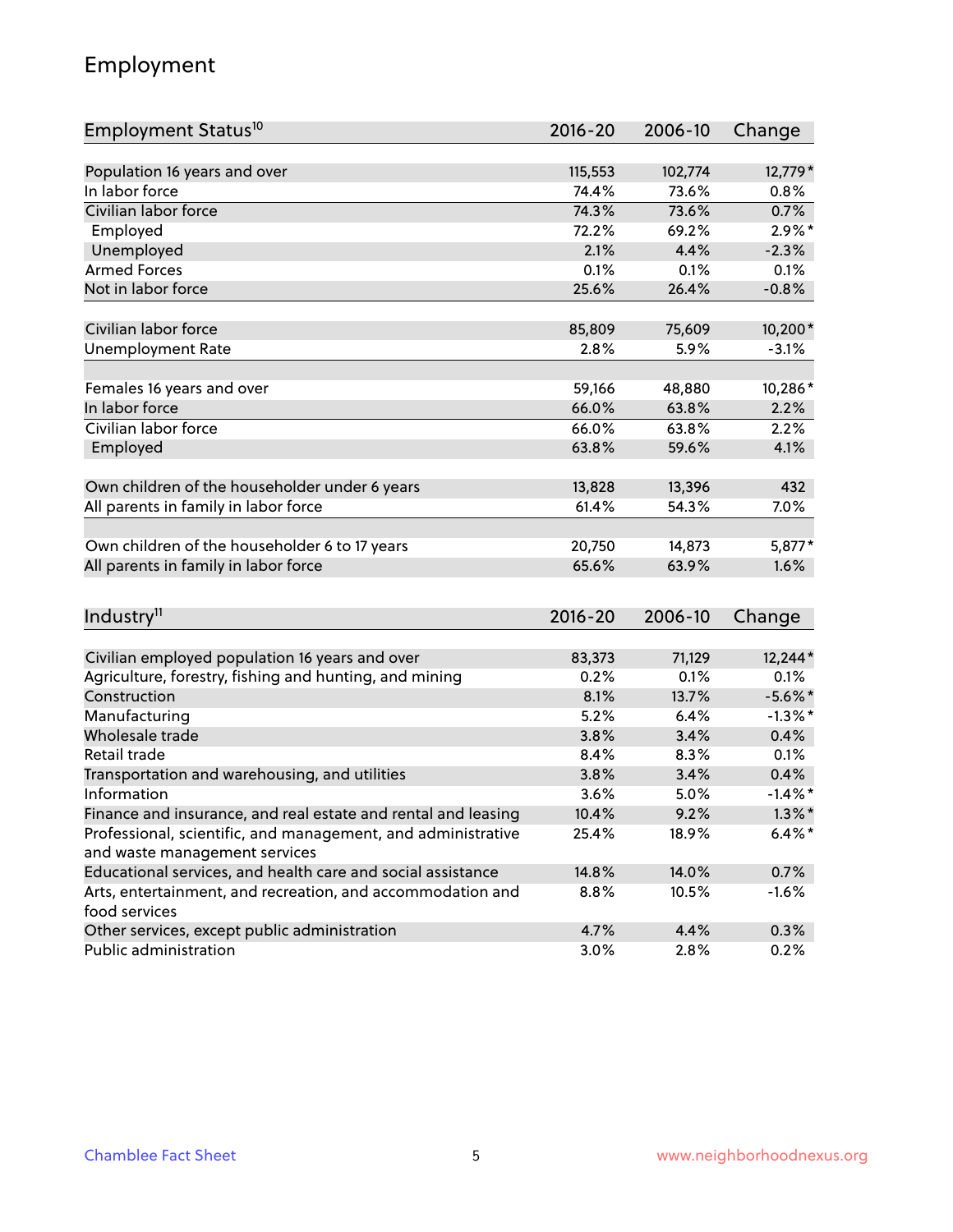# Employment, continued...

| Occupation <sup>12</sup>                                                    | $2016 - 20$ | 2006-10 | Change     |
|-----------------------------------------------------------------------------|-------------|---------|------------|
| Civilian employed population 16 years and over                              | 83,373      | 71,129  | 12,244*    |
| Management, business, science, and arts occupations                         | 55.8%       | 43.6%   | 12.2%*     |
| Service occupations                                                         | 13.1%       | 14.1%   | $-1.1%$    |
| Sales and office occupations                                                | 17.0%       | 22.3%   | $-5.3\%$ * |
|                                                                             |             |         |            |
| Natural<br>and<br>resources,<br>construction,<br>maintenance<br>occupations | 7.9%        | 13.8%   | $-5.9\%$ * |
| Production, transportation, and material moving occupations                 | 6.2%        | 6.2%    | 0.0%       |
| Class of Worker <sup>13</sup>                                               | $2016 - 20$ | 2006-10 | Change     |
|                                                                             |             |         |            |
| Civilian employed population 16 years and over                              | 83,373      | 71,129  | 12,244*    |
| Private wage and salary workers                                             | 88.4%       | 84.3%   | 4.1%       |
| Government workers                                                          | 7.0%        | 7.5%    | $-0.5%$    |
| Self-employed in own not incorporated business workers                      | 4.4%        | 7.9%    | $-3.4\%$ * |
| Unpaid family workers                                                       | 0.2%        | 0.4%    | $-0.2%$    |
| Job Flows <sup>14</sup>                                                     | 2019        | 2010    | Change     |
|                                                                             |             |         |            |
| Total Jobs in district                                                      | 112,570     | 95,168  | 17,402     |
| Held by residents of district                                               | 7.9%        | 7.4%    | 0.5%       |
| Held by non-residents of district                                           | 92.1%       | 92.6%   | $-0.5%$    |
| Jobs by Industry Sector <sup>15</sup>                                       | 2019        | 2010    | Change     |
|                                                                             |             |         |            |
| Total Jobs in district                                                      | 112,570     | 95,168  | 17,402     |
| Goods Producing sectors                                                     | 5.5%        | 5.2%    | 0.3%       |
| Trade, Transportation, and Utilities sectors                                | 20.2%       | 21.5%   | $-1.3%$    |
| All Other Services sectors                                                  | 74.3%       | 73.3%   | 1.0%       |
| Total Jobs in district held by district residents                           | 8,908       | 7,025   | 1,883      |
| <b>Goods Producing sectors</b>                                              | 5.6%        | 4.6%    | 1.0%       |
| Trade, Transportation, and Utilities sectors                                | 16.9%       | 19.0%   | $-2.0%$    |
| All Other Services sectors                                                  | 77.5%       | 76.4%   | 1.1%       |
|                                                                             |             |         |            |
| Jobs by Earnings <sup>16</sup>                                              | 2019        | 2010    | Change     |
|                                                                             |             |         |            |
| Total Jobs in district                                                      | 112,570     | 95,168  | 17,402     |
| Jobs with earnings \$1250/month or less                                     | 17.3%       | 20.7%   | $-3.4%$    |
| Jobs with earnings \$1251/month to \$3333/month                             | 26.9%       | 33.2%   | $-6.3%$    |
| Jobs with earnings greater than \$3333/month                                | 55.8%       | 46.1%   | 9.7%       |
| Total Jobs in district held by district residents                           | 8,908       | 7,025   | 1,883      |
| Jobs with earnings \$1250/month or less                                     | 20.5%       | 24.1%   | $-3.6%$    |
| Jobs with earnings \$1251/month to \$3333/month                             | 24.2%       | 30.2%   | $-6.0%$    |
| Jobs with earnings greater than \$3333/month                                | 55.2%       | 45.7%   | 9.5%       |
|                                                                             |             |         |            |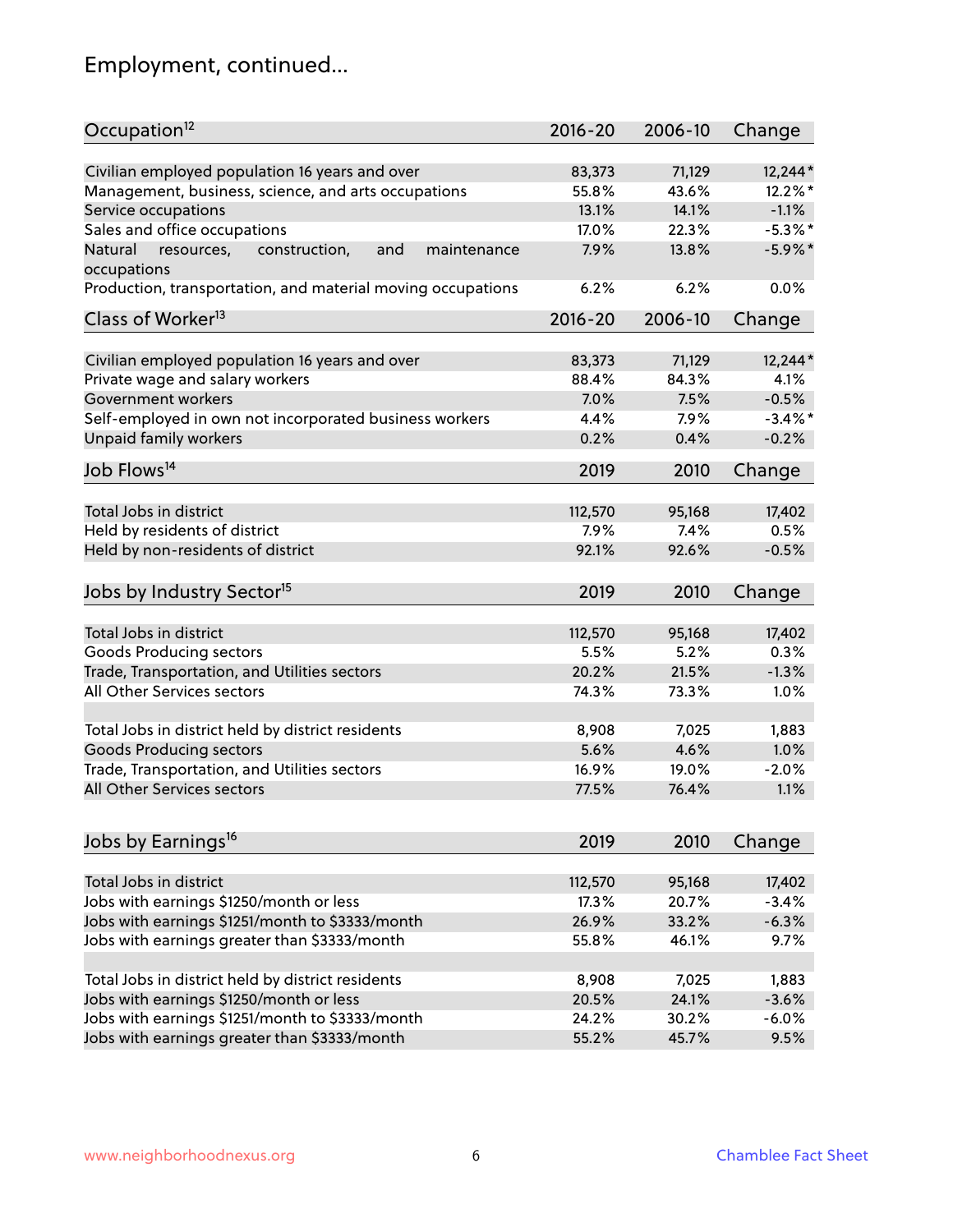# Employment, continued...

| 2019    | 2010   | Change  |
|---------|--------|---------|
|         |        |         |
| 112,570 | 95,168 | 17,402  |
| 20.3%   | 19.3%  | 1.0%    |
| 58.7%   | 63.7%  | $-5.0%$ |
| 21.0%   | 17.0%  | 4.0%    |
|         |        |         |
| 8,908   | 7.025  | 1,883   |
| 22.5%   | 21.8%  | 0.7%    |
| 56.1%   | 59.4%  | $-3.3%$ |
| 21.3%   | 18.7%  | 2.6%    |
|         |        |         |

#### Education

| School Enrollment <sup>18</sup>                | $2016 - 20$ | 2006-10 | Change     |
|------------------------------------------------|-------------|---------|------------|
|                                                |             |         |            |
| Population 3 years and over enrolled in school | 35,034      | 27,266  | 7,768*     |
| Nursery school, preschool                      | 9.8%        | 10.2%   | $-0.4%$    |
| Kindergarten                                   | 6.6%        | 4.9%    | 1.7%       |
| Elementary school (grades 1-8)                 | 43.3%       | 41.3%   | 2.0%       |
| High school (grades 9-12)                      | 18.1%       | 14.5%   | $3.7\%$ *  |
| College or graduate school                     | 22.1%       | 29.1%   | $-7.0\%$ * |
| Educational Attainment <sup>19</sup>           | $2016 - 20$ | 2006-10 | Change     |
|                                                |             |         |            |
| Population 25 years and over                   | 102,082     | 87,741  | 14,341*    |
| Less than 9th grade                            | 7.2%        | 10.6%   | $-3.5%$ *  |
| 9th to 12th grade, no diploma                  | 4.2%        | 5.2%    | $-1.0%$    |
| High school graduate (includes equivalency)    | 12.9%       | 15.3%   | $-2.4\%$ * |
| Some college, no degree                        | 9.3%        | 13.0%   | $-3.7\%$ * |
| Associate's degree                             | 4.6%        | 4.1%    | 0.5%       |
| Bachelor's degree                              | 35.1%       | 33.5%   | $1.6\%$ *  |
| Graduate or professional degree                | 26.8%       | 18.3%   | $8.5%$ *   |
|                                                |             |         |            |
| Percent high school graduate or higher         | 88.7%       | 84.2%   | 4.5%*      |
| Percent bachelor's degree or higher            | 61.8%       | 51.8%   | 10.0%*     |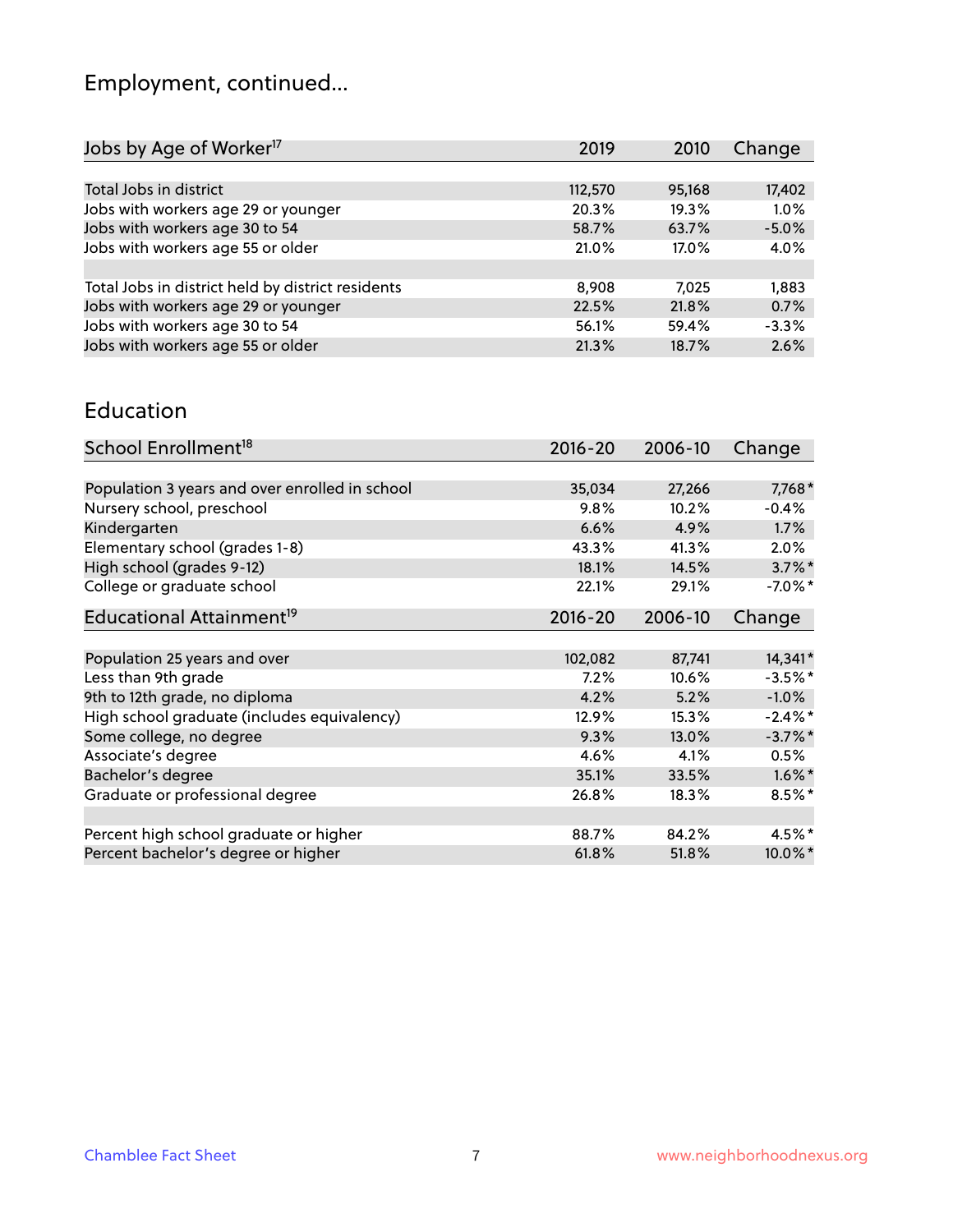### Housing

| Households by Type <sup>20</sup>                     | 2016-20     | 2006-10 | Change     |
|------------------------------------------------------|-------------|---------|------------|
|                                                      |             |         |            |
| <b>Total households</b>                              | 59,928      | 51,604  | 8,324*     |
| Family households (families)                         | 55.5%       | 54.6%   | 0.9%       |
| With own children under 18 years                     | 26.9%       | 26.3%   | 0.6%       |
| Married-couple family                                | 43.7%       | 41.7%   | $2.0\%$ *  |
| With own children of the householder under 18 years  | 21.1%       | 19.1%   | $2.0\%$ *  |
| Male householder, no wife present, family            | 3.5%        | 5.0%    | $-1.5%$ *  |
| With own children of the householder under 18 years  | 1.6%        | 2.1%    | $-0.6%$    |
| Female householder, no husband present, family       | 8.2%        | 7.9%    | 0.3%       |
| With own children of the householder under 18 years  | 4.2%        | 5.1%    | $-0.9%$    |
| Nonfamily households                                 | 44.5%       | 45.4%   | $-0.9%$    |
| Householder living alone                             | 35.5%       | 35.8%   | $-0.2%$    |
| 65 years and over                                    | 7.7%        | 6.3%    | $1.4\%$ *  |
|                                                      |             |         |            |
| Households with one or more people under 18 years    | 29.0%       | 28.1%   | 0.9%       |
| Households with one or more people 65 years and over | 19.7%       | 15.6%   | $4.1\%$ *  |
|                                                      |             |         |            |
| Average household size                               | 2.46        | 2.50    | $-0.04$    |
| Average family size                                  | 3.25        | 3.29    | $-0.05$    |
| Housing Occupancy <sup>21</sup>                      | $2016 - 20$ | 2006-10 | Change     |
| Total housing units                                  | 65,317      | 58,337  | 6,980*     |
| Occupied housing units                               | 91.7%       | 88.5%   | $3.3\%$ *  |
| Vacant housing units                                 | 8.3%        | 11.5%   | $-3.3\%$ * |
|                                                      |             |         |            |
| Homeowner vacancy rate                               | 0.9         | 3.8     | $-2.9$     |
| Rental vacancy rate                                  | 7.1         | 11.0    | $-3.9*$    |
| Units in Structure <sup>22</sup>                     | $2016 - 20$ | 2006-10 | Change     |
|                                                      |             |         |            |
| Total housing units                                  | 65,317      | 58,337  | 6,980*     |
| 1-unit, detached                                     | 42.4%       | 44.2%   | $-1.8\%$ * |
| 1-unit, attached                                     | 7.6%        | 6.0%    | $1.6\%$ *  |
| 2 units                                              | 0.9%        | 1.4%    | $-0.5%$    |
| 3 or 4 units                                         | 3.6%        | 4.1%    | $-0.5%$    |
| 5 to 9 units                                         | 8.3%        | 14.9%   | $-6.6\%$ * |
| 10 to 19 units                                       | 10.1%       | 13.3%   | $-3.3\%$ * |
| 20 or more units                                     | 26.6%       | 15.7%   | $11.0\%$ * |
| Mobile home                                          | 0.4%        | 0.4%    | $0.0\%$    |
| Boat, RV, van, etc.                                  | 0.0%        | 0.0%    | $-0.0%$    |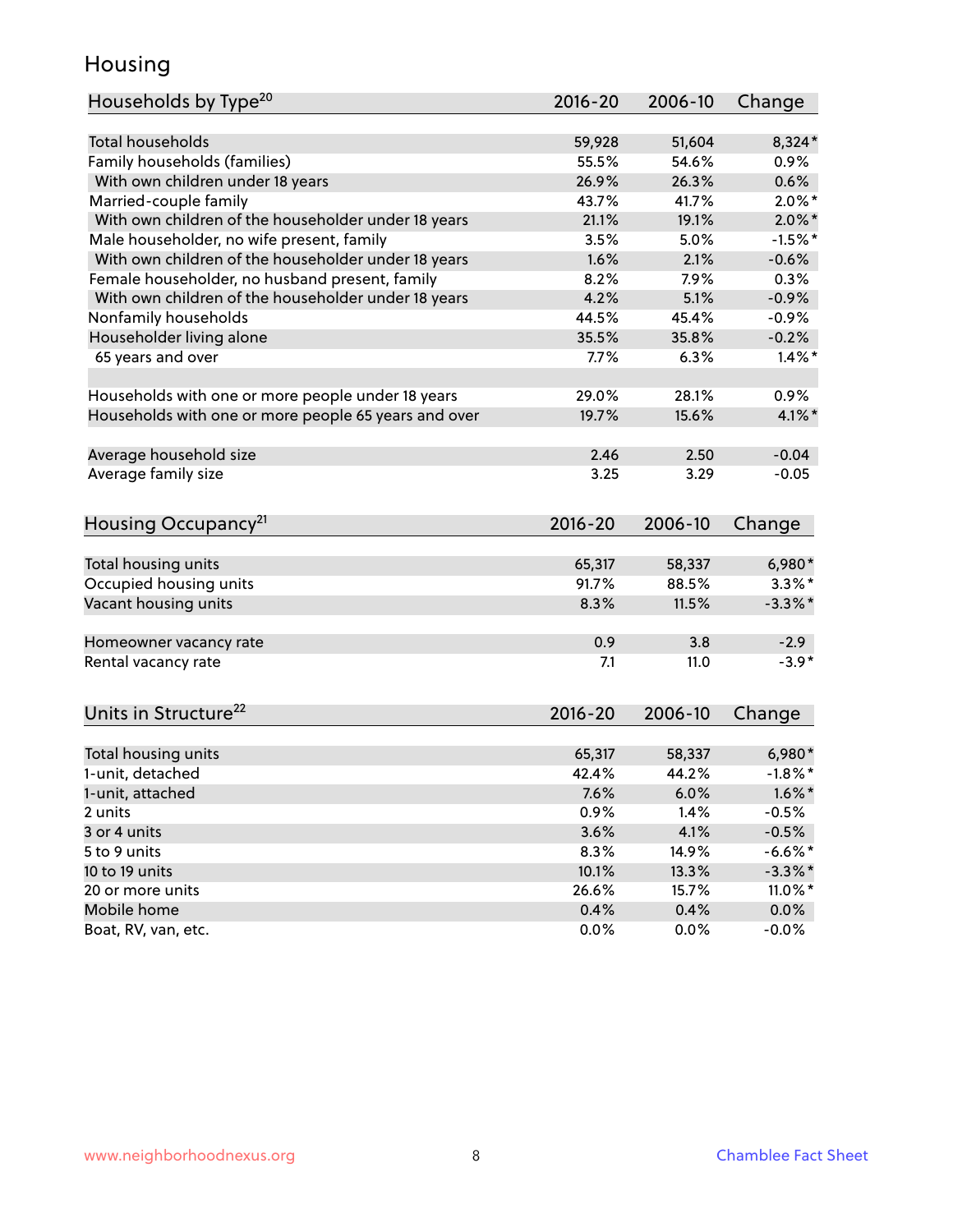# Housing, Continued...

| Year Structure Built <sup>23</sup>             | 2016-20     | 2006-10 | Change     |
|------------------------------------------------|-------------|---------|------------|
| Total housing units                            | 65,317      | 58,337  | 6,980*     |
| Built 2014 or later                            | 4.6%        | (X)     | (X)        |
| Built 2010 to 2013                             | 3.5%        | (X)     | (X)        |
| Built 2000 to 2009                             | 16.6%       | 16.4%   | 0.2%       |
| Built 1990 to 1999                             | 17.1%       | 16.1%   | 1.0%       |
| Built 1980 to 1989                             | 12.8%       | 18.0%   | $-5.3\%$ * |
| Built 1970 to 1979                             | 20.1%       | 19.1%   | 1.1%       |
| Built 1960 to 1969                             | 15.5%       | 17.4%   | $-1.8\%$ * |
| Built 1950 to 1959                             | 7.8%        | 10.2%   | $-2.4\%$ * |
| Built 1940 to 1949                             | 1.5%        | 2.0%    | $-0.5%$    |
| Built 1939 or earlier                          | 0.6%        | 0.9%    | $-0.4%$    |
| Housing Tenure <sup>24</sup>                   | $2016 - 20$ | 2006-10 | Change     |
|                                                |             |         |            |
| Occupied housing units                         | 59,928      | 51,604  | 8,324*     |
| Owner-occupied                                 | 49.9%       | 49.7%   | 0.2%       |
| Renter-occupied                                | 50.1%       | 50.3%   | $-0.2%$    |
| Average household size of owner-occupied unit  | 2.51        | 2.43    | $0.07*$    |
| Average household size of renter-occupied unit | 2.42        | 2.57    | $-0.15*$   |
| Residence 1 Year Ago <sup>25</sup>             | $2016 - 20$ | 2006-10 | Change     |
| Population 1 year and over                     | 146,310     | 127,915 | 18,395*    |
| Same house                                     | 84.8%       | 77.8%   | $7.0\%$ *  |
| Different house in the U.S.                    | 13.7%       | 20.7%   | $-7.0\%$ * |
|                                                | 5.6%        | 9.8%    | $-4.3\%$ * |
| Same county<br>Different county                | 8.1%        | 10.9%   | $-2.7\%$ * |
| Same state                                     | 5.3%        | 7.9%    | $-2.6\%$ * |
| Different state                                | 2.8%        | 2.9%    | $-0.1%$    |
| Abroad                                         | 1.5%        | 1.5%    | 0.0%       |
|                                                | $2016 - 20$ | 2006-10 |            |
| Value of Housing Unit <sup>26</sup>            |             |         | Change     |
| Owner-occupied units                           | 29,881      | 25,628  | $4,253*$   |
| Less than \$50,000                             | 0.5%        | 0.7%    | $-0.3%$    |
| \$50,000 to \$99,999                           | 0.8%        | 1.2%    | $-0.5%$    |
| \$100,000 to \$149,999                         | 3.4%        | 5.7%    | $-2.3%$    |
| \$150,000 to \$199,999                         | 6.3%        | 9.5%    | $-3.2%$    |
| \$200,000 to \$299,999                         | 14.7%       | 21.6%   | $-6.9\%$ * |
| \$300,000 to \$499,999                         | 37.7%       | 41.4%   | $-3.7%$    |
| \$500,000 to \$999,999                         | 32.9%       | 18.1%   | 14.9%*     |
| \$1,000,000 or more                            | 3.7%        | 1.8%    | 1.9%       |
| Median (dollars)                               | 429,726     | 348,301 | 81,425*    |
| Mortgage Status <sup>27</sup>                  | $2016 - 20$ | 2006-10 | Change     |
| Owner-occupied units                           | 29,881      | 25,628  | $4,253*$   |
| Housing units with a mortgage                  | 71.5%       | 76.4%   | $-4.9\%$ * |
| Housing units without a mortgage               | 28.5%       | 23.6%   | 4.9%*      |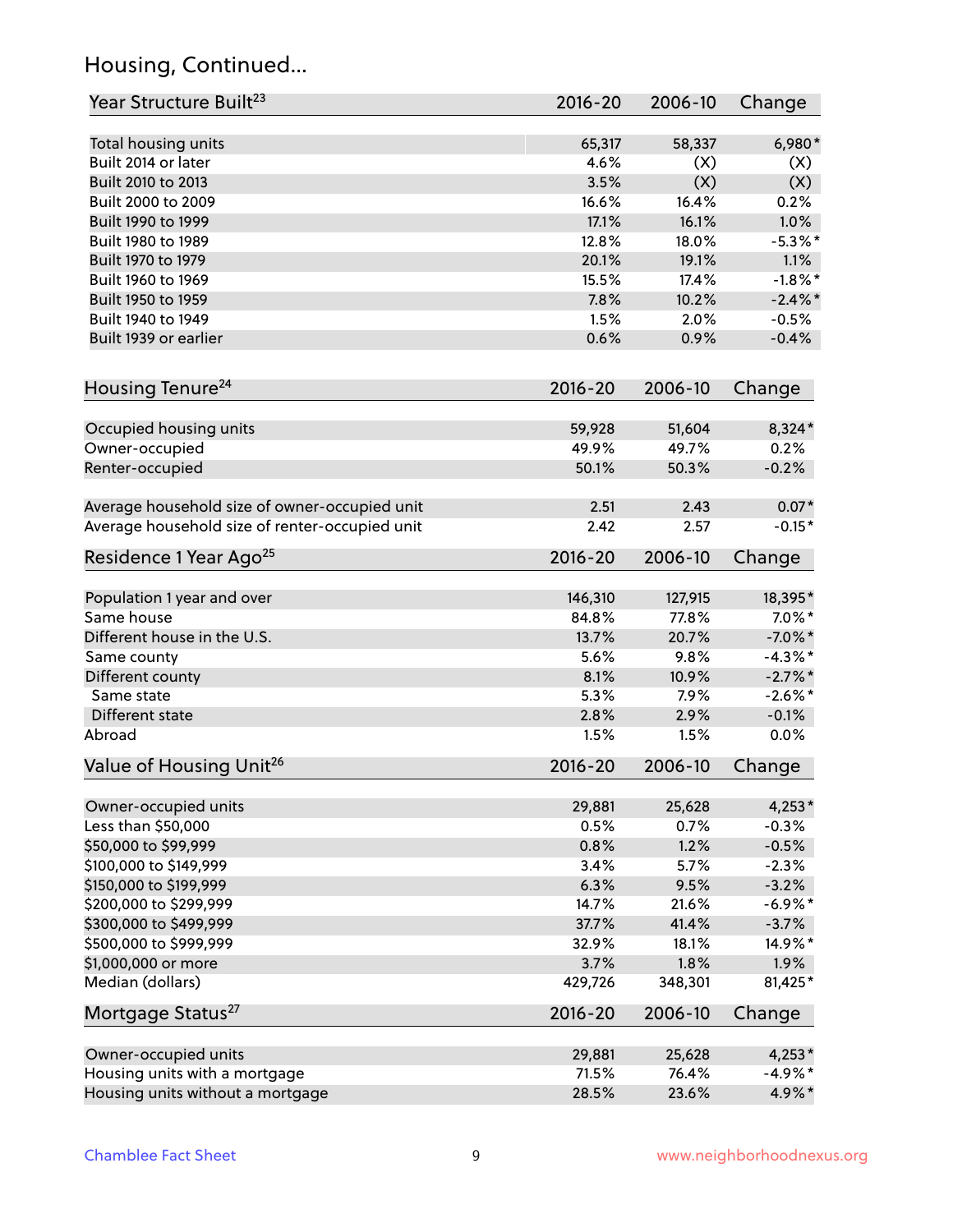# Housing, Continued...

| Selected Monthly Owner Costs <sup>28</sup>                                            | $2016 - 20$ | 2006-10 | Change     |
|---------------------------------------------------------------------------------------|-------------|---------|------------|
| Housing units with a mortgage                                                         | 21,353      | 19,570  | $1,783*$   |
| Less than \$300                                                                       | 0.0%        | 0.1%    | $-0.1%$    |
| \$300 to \$499                                                                        | 0.6%        | 0.7%    | $-0.1%$    |
| \$500 to \$999                                                                        | 3.3%        | 4.8%    | $-1.5%$    |
| \$1,000 to \$1,499                                                                    | 13.5%       | 16.4%   | $-2.9%$    |
| \$1,500 to \$1,999                                                                    | 19.7%       | 21.4%   | $-1.7%$    |
| \$2,000 to \$2,999                                                                    | 36.0%       | 33.9%   | 2.0%       |
| \$3,000 or more                                                                       | 26.9%       | 22.8%   | $4.1\%$ *  |
| Median (dollars)                                                                      | 2,319       | 2,172   | $147*$     |
| Housing units without a mortgage                                                      | 8,528       | 6,058   | $2,470*$   |
| Less than \$150                                                                       | 0.1%        | 0.6%    | $-0.5%$    |
| \$150 to \$249                                                                        | 1.6%        | 4.3%    | $-2.8%$    |
| \$250 to \$349                                                                        | 8.3%        | 7.7%    | 0.6%       |
| \$350 to \$499                                                                        | 14.8%       | 23.8%   | $-8.9%$    |
| \$500 to \$699                                                                        | 22.9%       | 28.3%   | $-5.4%$    |
| \$700 or more                                                                         | 52.3%       | 35.3%   | 16.9%*     |
| Median (dollars)                                                                      | 718         | 585     | $134*$     |
| Selected Monthly Owner Costs as a Percentage of<br>Household Income <sup>29</sup>     | $2016 - 20$ | 2006-10 | Change     |
| Housing units with a mortgage (excluding units where<br>SMOCAPI cannot be computed)   | 21,235      | 19,412  | $1,823*$   |
| Less than 20.0 percent                                                                | 53.3%       | 39.1%   | 14.1%*     |
| 20.0 to 24.9 percent                                                                  | 16.5%       | 14.8%   | 1.7%       |
| 25.0 to 29.9 percent                                                                  | 9.3%        | 13.0%   | $-3.7\%$ * |
| 30.0 to 34.9 percent                                                                  | 5.6%        | 8.2%    | $-2.6\%$ * |
| 35.0 percent or more                                                                  | 15.4%       | 24.8%   | $-9.4\%$ * |
| Not computed                                                                          | 118         | 158     | -40        |
| Housing unit without a mortgage (excluding units where<br>SMOCAPI cannot be computed) | 8,349       | 5,945   | $2,404*$   |
| Less than 10.0 percent                                                                | 51.9%       | 41.3%   | 10.6%      |
| 10.0 to 14.9 percent                                                                  | 19.9%       | 23.4%   | $-3.5%$    |
| 15.0 to 19.9 percent                                                                  | 10.2%       | 11.9%   | $-1.7%$    |
| 20.0 to 24.9 percent                                                                  | 5.8%        | 5.3%    | 0.5%       |
| 25.0 to 29.9 percent                                                                  | 3.1%        | 2.7%    | 0.4%       |
| 30.0 to 34.9 percent                                                                  | 1.9%        | 3.9%    | $-2.0%$    |
| 35.0 percent or more                                                                  | 7.2%        | 11.5%   | $-4.3%$    |
| Not computed                                                                          | 179         | 113     | 66         |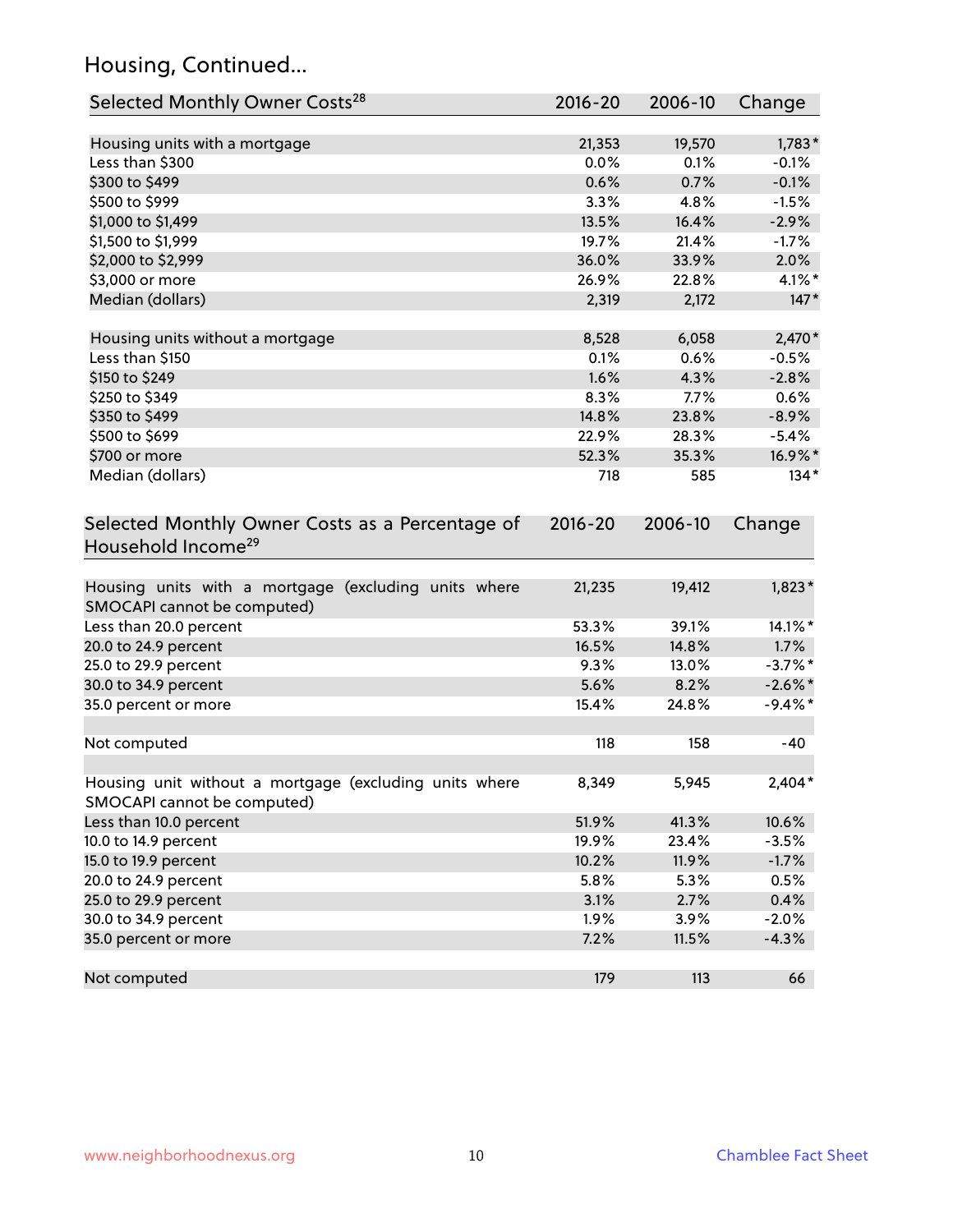# Housing, Continued...

| Gross Rent <sup>30</sup>                                                       | 2016-20     | 2006-10 | Change      |
|--------------------------------------------------------------------------------|-------------|---------|-------------|
| Occupied units paying rent                                                     | 29,568      | 25,590  | $3,978*$    |
| Less than \$200                                                                | 0.4%        | 0.8%    | $-0.4%$     |
| \$200 to \$499                                                                 | 2.6%        | 3.2%    | $-0.6%$     |
| \$500 to \$749                                                                 | 1.8%        | 12.6%   | $-10.8\%$ * |
| \$750 to \$999                                                                 | 6.7%        | 35.8%   | $-29.2%$    |
| \$1,000 to \$1,499                                                             | 48.4%       | 37.7%   | 10.7%*      |
| \$1,500 to \$1,999                                                             | 31.8%       | 7.6%    | 24.3%*      |
| \$2,000 or more                                                                | 8.3%        | 2.3%    | $6.0\%$ *   |
| Median (dollars)                                                               | 1,419       | 1,211   | $208*$      |
| No rent paid                                                                   | 479         | 386     | 93          |
| Gross Rent as a Percentage of Household Income <sup>31</sup>                   | $2016 - 20$ | 2006-10 | Change      |
| Occupied units paying rent (excluding units where GRAPI<br>cannot be computed) | 28,918      | 24,671  | $4,247*$    |
| Less than 15.0 percent                                                         | 12.2%       | 11.7%   | 0.4%        |
| 15.0 to 19.9 percent                                                           | 15.3%       | 14.3%   | 1.1%        |
| 20.0 to 24.9 percent                                                           | 16.1%       | 14.9%   | 1.2%        |
| 25.0 to 29.9 percent                                                           | 9.5%        | 14.1%   | $-4.6\%$ *  |
| 30.0 to 34.9 percent                                                           | 8.5%        | 8.7%    | $-0.2%$     |
| 35.0 percent or more                                                           | 38.4%       | 36.3%   | 2.1%        |
| Not computed                                                                   | 1,129       | 1,305   | $-176$      |
| Transportation                                                                 |             |         |             |
| Commuting to Work <sup>32</sup>                                                | 2016-20     | 2006-10 | Change      |
| Workers 16 years and over                                                      | 81,193      | 70,008  | $11,185*$   |
| Car, truck, or van - drove alone                                               | 65.7%       | 66.5%   | $-0.8\%$ *  |
| Car, truck, or van - carpooled                                                 | 12.2%       | 11.9%   | 0.3%        |
| Public transportation (excluding taxicab)                                      | 6.8%        | 8.5%    | $-1.6%$     |
| Walked                                                                         | 1.1%        | 2.6%    | $-1.5%$ *   |
| Other means                                                                    | 1.3%        | 3.8%    | $-2.5%$ *   |
| Worked at home                                                                 | 12.9%       | 6.7%    | $6.2\%$ *   |
| Mean travel time to work (minutes)                                             | 26.3        | 26.3    | $-0.0$      |
| Vehicles Available <sup>33</sup>                                               | $2016 - 20$ | 2006-10 | Change      |
| Occupied housing units                                                         | 59,928      | 51,604  | 8,324*      |
| No vehicles available                                                          | 7.1%        | 9.2%    | $-2.2%$ *   |
| 1 vehicle available                                                            | 41.6%       | 40.8%   | 0.8%        |
| 2 vehicles available                                                           | 40.1%       | 40.0%   | 0.1%        |
| 3 or more vehicles available                                                   | 11.3%       | 10.0%   | 1.3%        |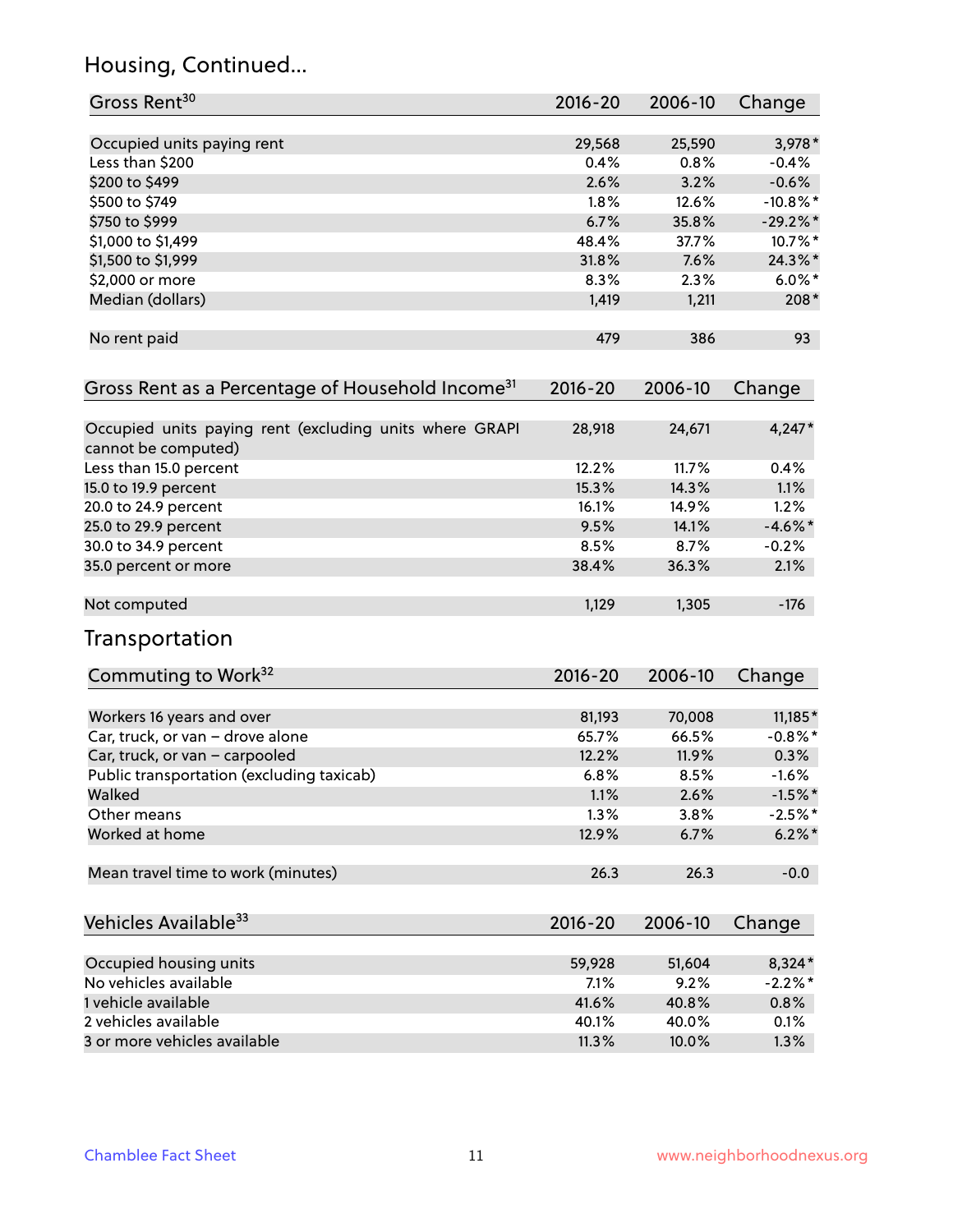#### Health

| Health Insurance coverage <sup>34</sup> | 2016-20 |
|-----------------------------------------|---------|
|-----------------------------------------|---------|

| Civilian Noninstitutionalized Population                | 148,176 |
|---------------------------------------------------------|---------|
| With health insurance coverage                          | 83.9%   |
| With private health insurance coverage                  | 69.7%   |
| With public health coverage                             | 20.8%   |
| No health insurance coverage                            | 16.1%   |
| Civilian Noninstitutionalized Population Under 19 years | 37,785  |
| No health insurance coverage                            | 10.2%   |
| Civilian Noninstitutionalized Population 19 to 64 years | 93,866  |
| In labor force:                                         | 80,343  |
| Employed:                                               | 78,360  |
| With health insurance coverage                          | 80.0%   |
| With private health insurance coverage                  | 78.9%   |
| With public coverage                                    | 1.7%    |
| No health insurance coverage                            | 20.0%   |
| Unemployed:                                             | 1,983   |
| With health insurance coverage                          | 64.3%   |
| With private health insurance coverage                  | 47.4%   |
| With public coverage                                    | 18.3%   |
| No health insurance coverage                            | 35.7%   |
| Not in labor force:                                     | 13,523  |
| With health insurance coverage                          | 74.7%   |
| With private health insurance coverage                  | 66.2%   |
| With public coverage                                    | 12.1%   |
| No health insurance coverage                            | 25.3%   |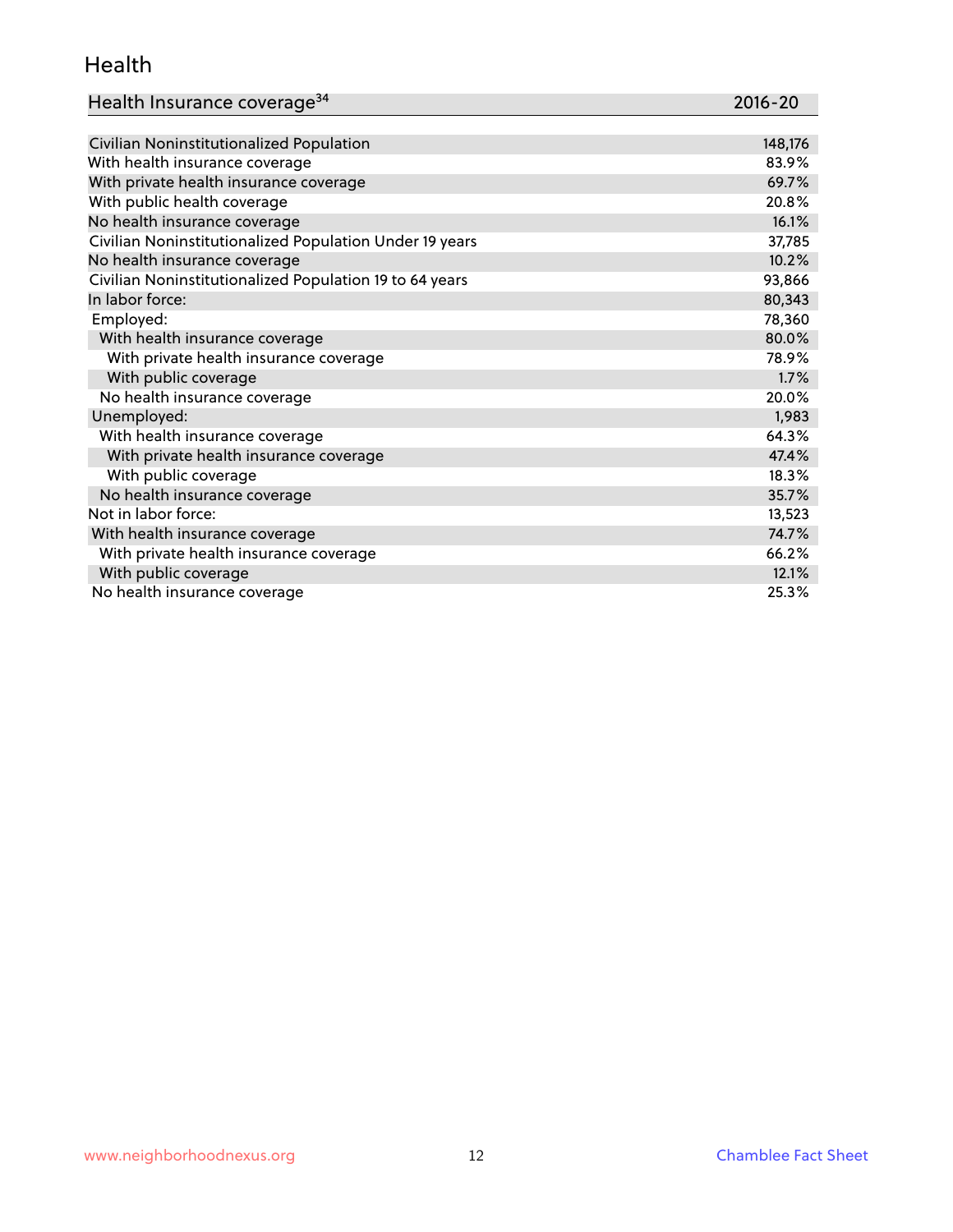# Employment Forecasts

| Forecast Employment by Sector <sup>35</sup>      | 2030    | 2020    | Change   |
|--------------------------------------------------|---------|---------|----------|
|                                                  |         |         |          |
| <b>All Sectors</b>                               | 124,837 | 119,240 | 4.7%     |
| Goods Producing                                  | 14,855  | 6,729   | 120.8%   |
| Agriculture, forestry, fishing and hunting       | 26      | 37      | $-29.7%$ |
| Mining                                           | 57      | 49      | 16.3%    |
| Construction                                     | 11,380  | 2,848   | 299.6%   |
| Manufacturing                                    | 3,392   | 3,795   | $-10.6%$ |
| <b>Service Providing</b>                         | 24,657  | 25,556  | $-3.5%$  |
| Wholesale trade                                  | 6,890   | 8,124   | $-15.2%$ |
| Retail trade                                     | 15,893  | 15,295  | 3.9%     |
| Transportation and warehousing                   | 1,652   | 1,837   | $-10.1%$ |
| <b>Utilities</b>                                 | 222     | 300     | $-26.0%$ |
| Information                                      | 7,370   | 7,317   | 0.7%     |
| <b>Financial activities</b>                      | 13,509  | 14,632  | $-7.7%$  |
| Finance and insurance                            | 9,973   | 10,963  | $-9.0%$  |
| Real estate and rental and leasing               | 3,536   | 3,669   | $-3.6%$  |
| Professional and business services               | 18,720  | 19,668  | $-4.8%$  |
| Professional, scientific, and technical services | 13,770  | 14,539  | $-5.3%$  |
| Management of companies and enterprises          | 4,950   | 5,129   | $-3.5%$  |
| <b>Education and health services</b>             | 15,091  | 13,604  | 10.9%    |
| <b>Education services</b>                        | 5,421   | 5,113   | 6.0%     |
| Health care and social assistance                | 9,670   | 8,491   | 13.9%    |
| Leisure and hospitality                          | 8,821   | 9,544   | $-7.6%$  |
| Arts, entertainment, and recreation              | 1,012   | 1,068   | $-5.2%$  |
| Accommodation and food services                  | 7,809   | 8,476   | $-7.9%$  |
| Other services, except public administration     | 3,349   | 3,749   | $-10.7%$ |
| <b>Public administration</b>                     | 7,497   | 7,155   | 4.8%     |

# Population Forecasts

| Population Forecasts <sup>36</sup> | 2030    | 2020    | Change   |
|------------------------------------|---------|---------|----------|
|                                    |         |         |          |
| <b>Total Population</b>            | 175.482 | 156.996 | $11.8\%$ |
| <b>Total Households</b>            | 71.003  | 63.187  | 12.4%    |